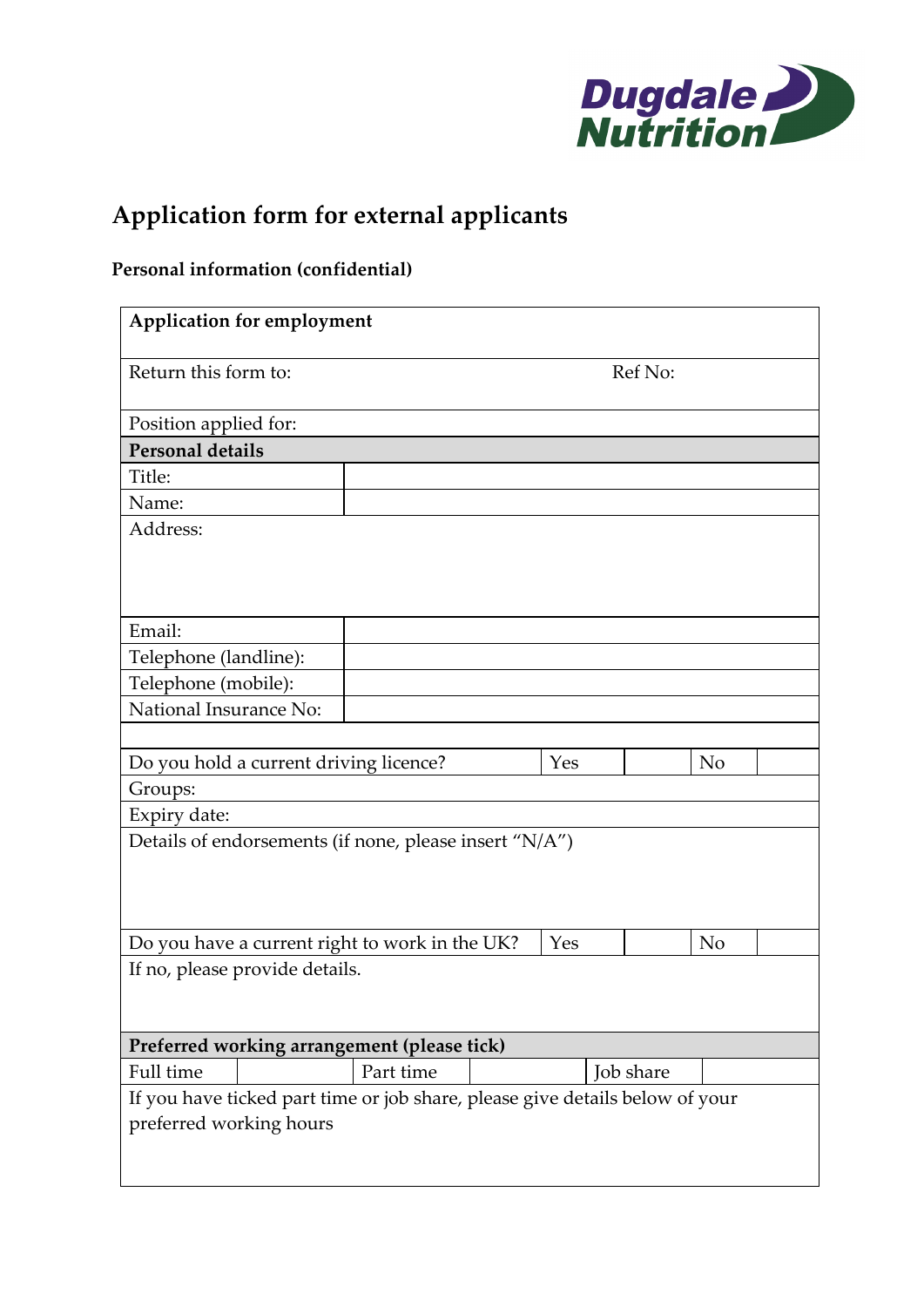

| Education                                                                      |                           |                       |  |  |  |
|--------------------------------------------------------------------------------|---------------------------|-----------------------|--|--|--|
| Please provide your education history here:                                    |                           |                       |  |  |  |
| Schools/Colleges/University                                                    |                           | Qualification gained  |  |  |  |
|                                                                                |                           |                       |  |  |  |
|                                                                                |                           |                       |  |  |  |
|                                                                                |                           |                       |  |  |  |
|                                                                                |                           |                       |  |  |  |
|                                                                                |                           |                       |  |  |  |
|                                                                                |                           |                       |  |  |  |
|                                                                                |                           |                       |  |  |  |
|                                                                                |                           |                       |  |  |  |
| <b>Employment history</b>                                                      |                           |                       |  |  |  |
| Name of employer(s)                                                            | Job title and main duties | Date of departure and |  |  |  |
|                                                                                |                           | reason for leaving    |  |  |  |
|                                                                                |                           |                       |  |  |  |
|                                                                                |                           |                       |  |  |  |
|                                                                                |                           |                       |  |  |  |
|                                                                                |                           |                       |  |  |  |
|                                                                                |                           |                       |  |  |  |
|                                                                                |                           |                       |  |  |  |
|                                                                                |                           |                       |  |  |  |
|                                                                                |                           |                       |  |  |  |
|                                                                                |                           |                       |  |  |  |
|                                                                                |                           |                       |  |  |  |
| Please note here any other employment that you would continue with if you were |                           |                       |  |  |  |
| to be successful in obtaining this role:                                       |                           |                       |  |  |  |
|                                                                                |                           |                       |  |  |  |
|                                                                                |                           |                       |  |  |  |
|                                                                                |                           |                       |  |  |  |
|                                                                                |                           |                       |  |  |  |
|                                                                                |                           |                       |  |  |  |
| References                                                                     |                           |                       |  |  |  |
| Please note here the names, company name (where applicable) and addresses of   |                           |                       |  |  |  |
| two persons from whom we may obtain both work and character references         |                           |                       |  |  |  |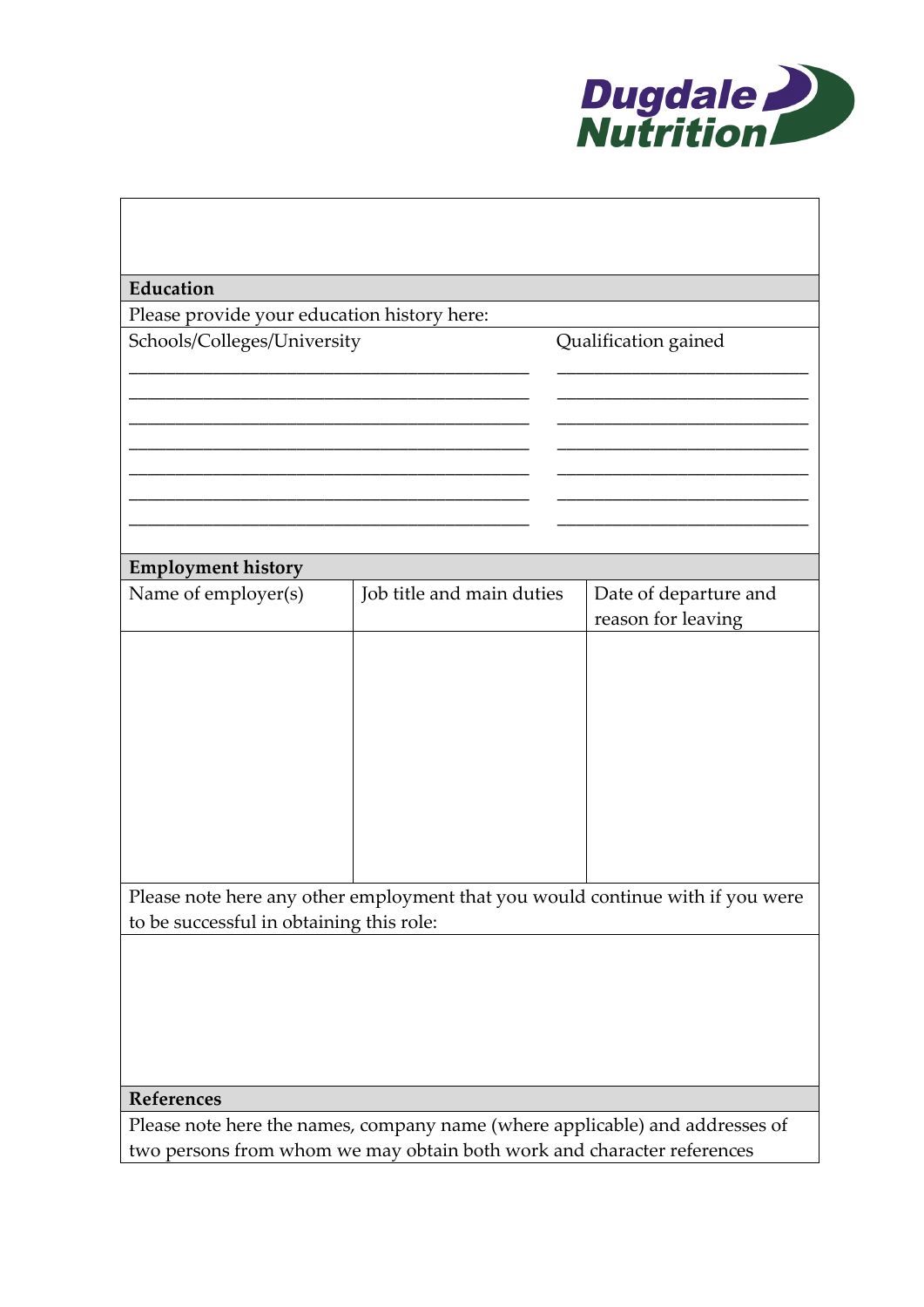

Please note here any membership you hold of professional bodies, including grade of membership or other relevant details:

#### **Personal development**

1.  $\vert$  2.

Please include any courses, membership, voluntary work or responsibilities you have obtained that you consider relevant, with outcomes where applicable:

#### **Data protection statement**

All of the information collected in this form is necessary and relevant to the performance of the job applied for. We will use the information provided by you on this form, by the referees you have noted, and the educational institutions with whom we may undertake to verify your qualifications with, for recruitment purposes only. The Company will treat all personal information with the utmost confidentiality and in line with current data protection legislation. We rely on the lawful basis of the General Data Protection Regulations to process the information provided by you in this form.

Should you be successful in your application, the information provided, and further information which will be gathered at the relevant time, will be subsequently used for the administration of your employment and in relation to any legal challenge which may be made regarding our recruitment practices.

For more information on how we use the information you have provided, please see our privacy notice for job applicants which is attached to this form*.*

#### **Declaration**

I confirm that the above information is complete and correct and that any untrue or misleading information will give my employer the right to terminate any employment offered. I understand that any offer of employment is subject to the Company being satisfied with the results of series of relevant checks including